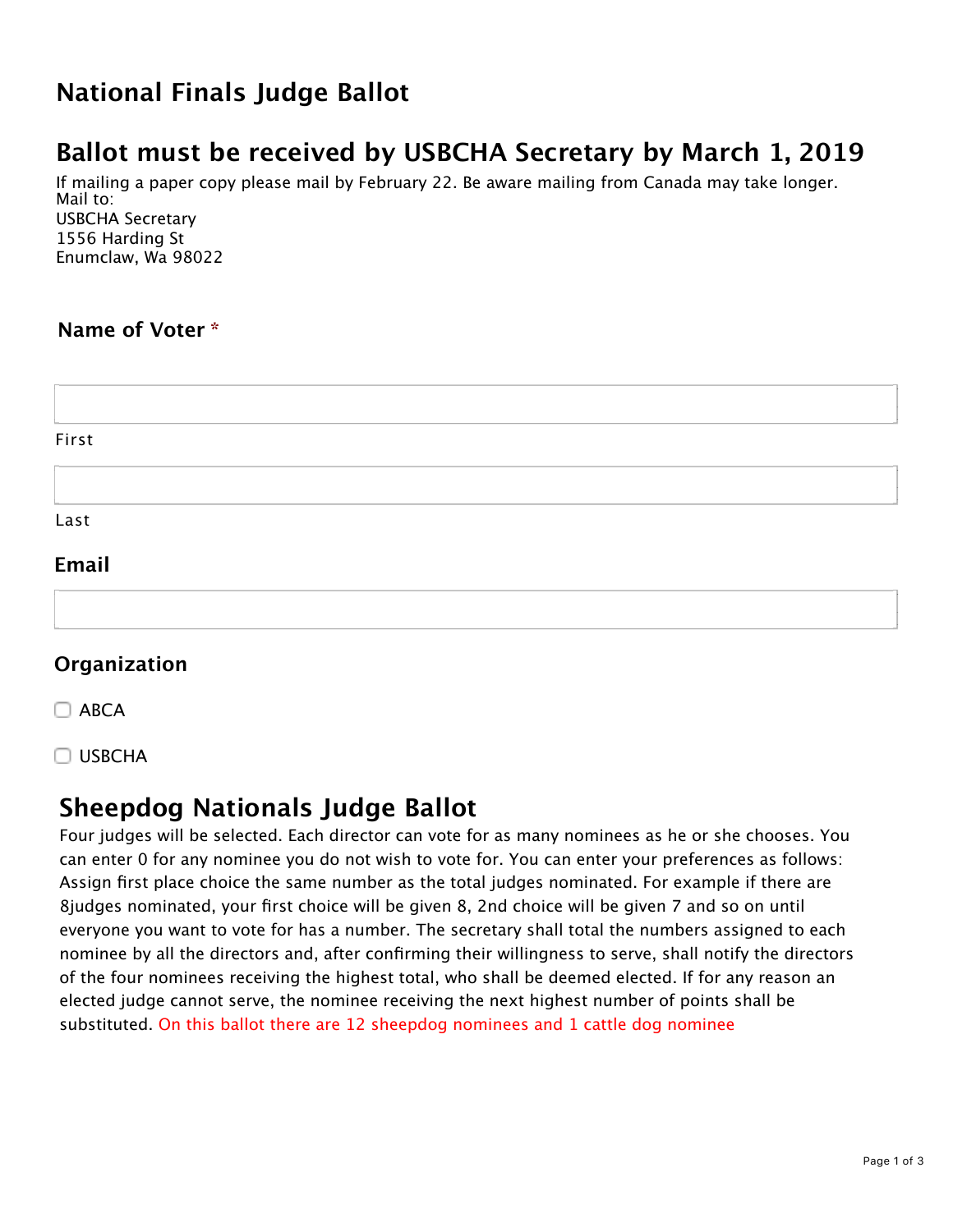#### **Bill Berhow-USA \***

Nominated by Peggy Taylor

#### **Katy Cropper-UK \*** Nominated by Amanda Milliken

#### **Jennifer Clark-Ewers-USA \***

Nominated by Bryan White

#### **Lori Cunningham-USA \***

Nominated by Mary Minor

#### **Andrew Dickman-Scotland \***

Nominated by Nancy Penley

### **Paddy Fanning-Ireland \***

Nominated by Michelle Brothers

## **Michael Gallagher-Ireland \***

Nominated by Carol Clawson

## **Peter Gonnet-Canada \***

Nominated by Dennis Gellings

≎

 $\hat{\cdot}$ 

≎

 $\hat{\cdot}$ 

≎

≎

 $\hat{\boldsymbol{\varsigma}}$ 

 $\hat{\cdot}$